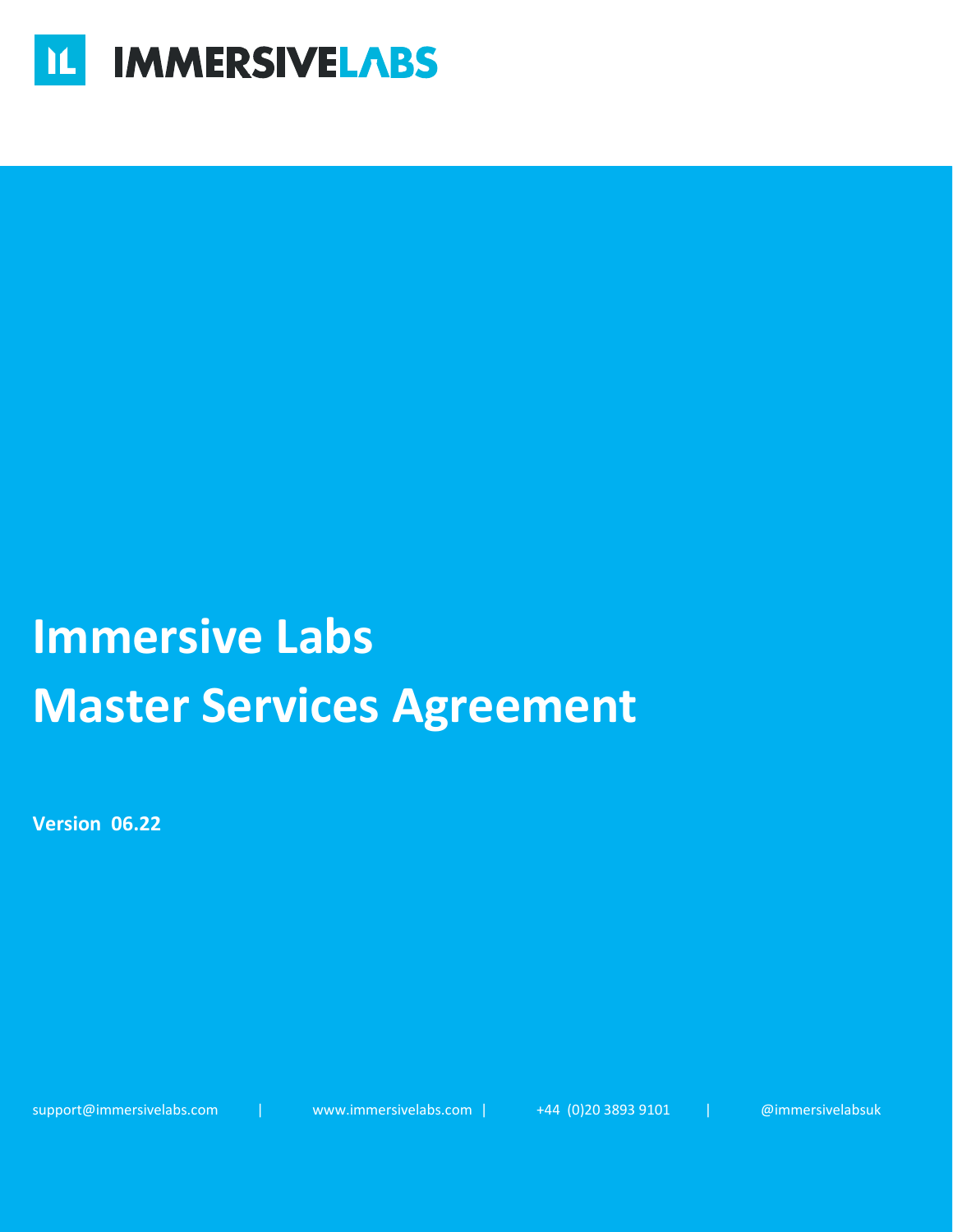This Agreement applies to your access, use, participation in or viewing of the Platform, Software, Services and Support Services that Supplier and the Immersive Labs Group provide to "you", the "Customer", whether pursuant to an Order Form or an agreement between you and one of our Resellers, proof of concept, proof of value, trial, demo or other pilot, or otherwise.

If the Supplier and the Customer have both signed a separate written agreement covering the subject matter of this Agreement, the provisions of that agreement shall prevail.

This Agreement forms a legally binding contract between you and the Supplier. With the exception of a written agreement signed by the Supplier and the Customer, this Agreement applies to the exclusion of any terms you seek, or have sought to impose or incorporate, or which are implied by trade, custom, practice or course of dealing. By signing an Order Form, accessing, using, participating in or viewing the Platform or Services, or clicking-through acceptance on the Platform, you agree to the terms and conditions contained in this Agreement.

If you do not agree with any provision of this Agreement, then you are expressly prohibited from accessing or using the Platform, Software, Services and Support Services and you must not, or must discontinue, use or access immediately.

**1. DEFINITIONS AND INTERPRETATION**

| ш.    | <b>DEFINITIONS AND INTENFRETATION</b>                                                                                                                                                                                                                                                                                                                                         |
|-------|-------------------------------------------------------------------------------------------------------------------------------------------------------------------------------------------------------------------------------------------------------------------------------------------------------------------------------------------------------------------------------|
| 1.1   | In this Agreement:                                                                                                                                                                                                                                                                                                                                                            |
| 1.1.1 | <b>Account</b> means an account created for the Customer on the<br>Platform.                                                                                                                                                                                                                                                                                                  |
| 1.1.2 | Agreement means these terms and conditions, any terms and<br>conditions incorporated by reference, the Schedules and any<br>Order Forms.                                                                                                                                                                                                                                      |
| 1.1.3 | Anti-Bribery Laws means applicable laws that prohibit corruption<br>or the bribery of, or the providing of unlawful gratuities, facilitation<br>payments, or other benefits to, any government official or any<br>other person, including but not limited to: (a) the United States<br>Foreign Corrupt Practices Act of 1977; and (b) the United<br>Kingdom Bribery Act 2010. |
| 1.1.4 | <b>Authorised Users</b> means the Customer's employees, agents,<br>representatives and/or independent contractors that the<br>Customer authorises to use the Services and access the Platform<br>from time to time in accordance with clause 2.2.                                                                                                                             |
| 1.1.5 | <b>Business Days</b> means any day other than a weekend or public<br>holiday in the UK.                                                                                                                                                                                                                                                                                       |
| 1.1.6 | <b>Content Builder</b> means the Cyber Crisis Simulator content<br>builder.                                                                                                                                                                                                                                                                                                   |
| 1.1.7 | <b>Customer Data</b> means the electronic data or information<br>(induding any Personal Data) relating to the Customer submitted,                                                                                                                                                                                                                                             |

- (including any Personal Data) relating to the Customer submitted, uploaded, imported, transferred, stored, shared or hosted on or through the Platform and Services, or otherwise made available by the Customer through the Services.
- 1.1.8 **Cyber Crisis Simulator**means the real-time interactive simulators of targeted cyberattacks and incidents, being a Licence Type.
- 1.1.9 **Data Protection Legislation**means national, federal, state, provincial, and local laws and regulations governing the use and disclosure of personal information, including the General Data Protection Regulation (EU) 2016/679 (GDPR) and the Data Protection Act 2018.
- 1.1.10 **Documentation**means the Product and Services Guide made available to the Customer by the Supplier from time to time.
- 1.1.11 **End Date** means the end date stated in the Order Formor, where relevant, the last day of a Renewal Term.
- 1.1.12 **Fees**means the total fees specified in the applicable Order Form or otherwise chargeable by Supplier pursuant to this Agreement.
- 1.1.13 **Group**means, as to a party to this Agreement, that party together with its holding company or any subsidiary either the party or its holding company or any other company under common control with it from time to time (but only for so long as that control exists).
- 1.1.14 **Immersive Labs Group**means Supplier and all other subsidiaries (whether direct or indirect) of Immersive Labs Holdings Limited (a company incorporated and registered in England and Wales with company number 11439032, whose registered office is at The Programme, All Saints' St, Bristol, United Kingdom, BS1 2LZ) as at the date of this Agreement and from time to time.
- 1.1.15 **Initial Term**means the initial term specified in the applicable Order Form.
- 1.1.16 **Intellectual Property Rights** means patents, utility models, rights to inventions, copyright and neighbouring and related rights, moral rights, trade marks and service marks, business names and domain names, rights in get-up and trade dress, goodwill and the right to sue for passing off or unfair competition, rights in designs, rights in computer software, database rights, rights to use, and protect the confidentiality of, confidential information (including know-how and trade secrets) and all other intellectual property rights, in each case whether registered or unregistered and including all applications and rights to apply for and be granted, renewals or extensions of, and rights to claim priority from, such rights and all similar or equivalent rights or forms of protection which subsist or will subsist now or in the future in any part of the world.
- 1.1.17 **Licence Type** means the relevant product(s) or services supplied by Supplier granting access to different areas of the Platform and ancillary services as further described in the Product and Services Guide.
- 1.1.18 **Notice Period**means30 Business Days.
- 1.1.19 **Normal Business Hours** means 09:00 to 17:00 (UK time) on **Business Days.**
- 1.1.20 **Order Form**means the initial order form or quote referencing this Agreement executed by the Customer (or, to the extent applicable and in the alternative, the Reseller) and the Supplier, and any additional order form or quote signed by both parties that references this Agreement.
- 1.1.21 **Personal Data**has the meaning given to it in the Data Protection Legislation.
- 1.1.22 **Personal Data Breach**means a breach of security of the Platform leading to the accidental or unlawful loss, destruction, alteration, unauthorised

disclosure, or access to Personal Data processed by the Platform.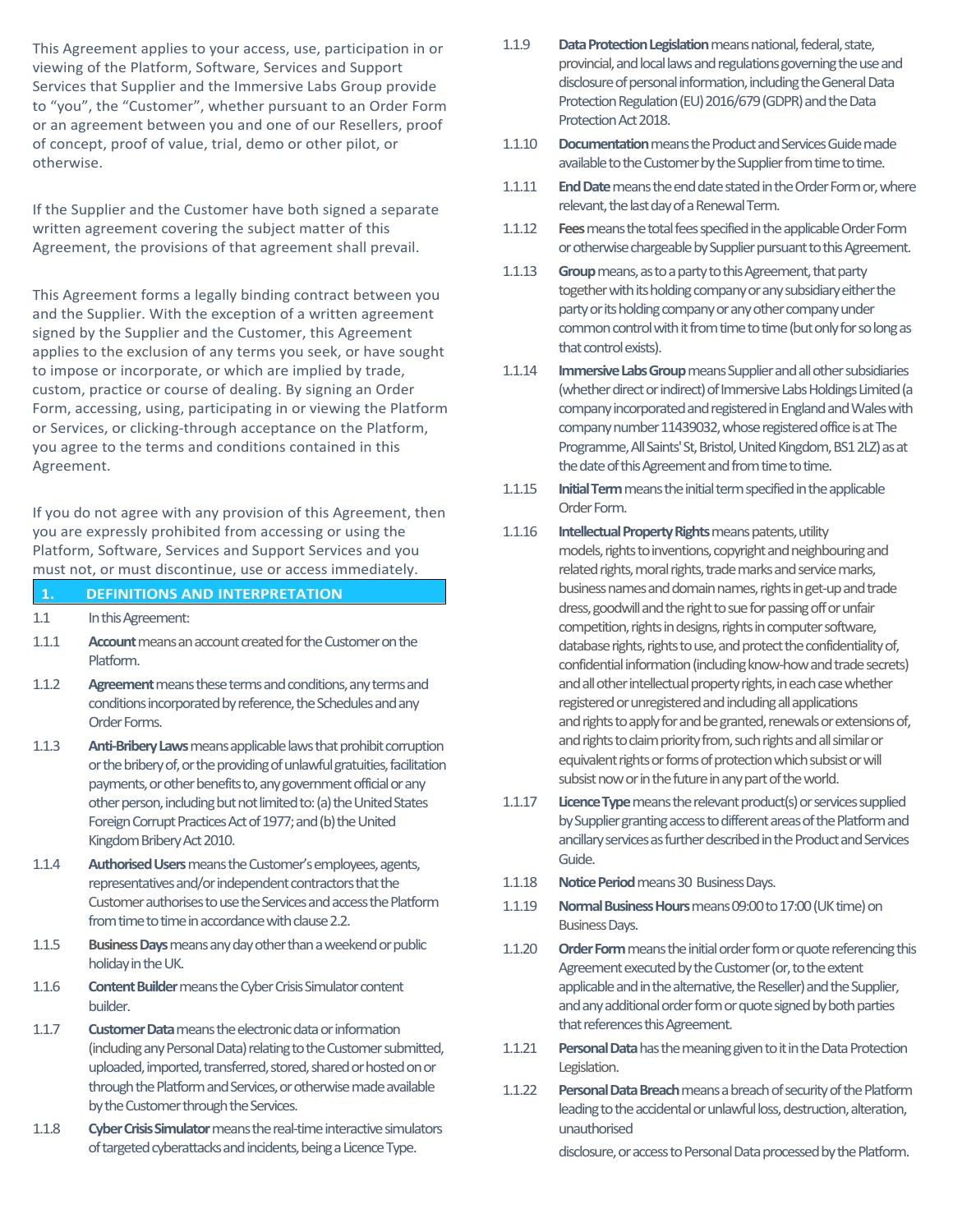- 1.1.23 **Platform**means the cyber security skills platforms known as "Immersive Labs" and any content made available or displayed on them including but not limited to the immersivelabs.online domains, all related domains and subdomains, the Digital Cyber Academy, the Cyber Crisis Simulator App and Content Builder or, solely in connection with the Team Sim Platform, the Team Sim Platform(as defined in this Agreement).
- 1.1.24 **PO**has the meaning given to it in Clause 6.3.
- 1.1.25 **Ranges**has the meaning given to it in the Product and Services Guide.
- 1.1.26 **Renewal Date** means the day immediately after the End Date.
- 1.1.27 **Renewal Term**means 12 months following expiry of the Initial Term or Term unless a different renewal term is specified in the applicable Order Form.
- 1.1.28 **Reseller** means one of our third-party resellers, distributors or managed service providers.
- 1.1.29 **SCCs**means the most recent standard contractual clauses published by the European Commission.
- 1.1.30 **Services**means the products and services specified in the Product and Services Guide as set out in an Order Form.
- 1.1.31 **Product and Services Guide**means the product and services guide available at www.Immersivelabs.com/legal as updated from time to time.
- 1.1.32 **Software**means the online software applications provided by Supplier as part of the Platform.
- 1.1.33 **Supplier** means the company described in clause 16.16 (*Contracting Entity, Notices, Governing Law, and Venue*).
- 1.1.34 **Support Services**means the Supplier's standard customer support services provided during Normal Business Hours in accordance with the Supplier's standard service level agreement (SLA) as set out in the Product and Services Guide as updated from time to time.
- 1.1.35 **Start Date**means the start date stated in the Order Form or the date the Customer accesses the Services, whichever is earlier.
- 1.1.36 **Team Sim**has the meaning given to it in the Product and Services Guide.
- 1.1.37 **Term**means the Initial Term and any Renewal Terms.

#### **2. SERVICES**

- 2.1 Subject to clause 2.2and Customer's compliance with this Agreement, Supplier grants to the Customer a non- exclusive, non-transferable, non-sublicensable, limited and revocableright for the Authorised Users to access the Platform during the Term solely for the Customer's internal business operations to improve cyber skills. Customer agrees that the Platform is made available under a licence and is not sold to Customer.
- 2.2 The license granted by the Supplier to the Customer in clause 2.1 shall be limited to those License Type(s) purchased by the Customer as set out in the relevant Order Form.
- 2.3 If the Customer purchases the Cyber Crisis Simulator, the terms applicable to Cyber Crisis Simulator and made available from time to time at www.immersivelabs.com/legalshallalso apply (**CCS Terms**). Solely in connection with the access or use of Cyber Crisis Simulator, in the event of any conflict between the terms of this Agreement and the CCS Terms, the CCS Terms shall prevail.
- 2.4 If the Customer purchases Team Sim or Ranges, the terms applicable to Team Sim and Ranges and made available from

time to time at www.immersivelabs.com/legal shall also apply (**Team Sim and Ranges Terms**). In connection with the access or use of Team Sim or Ranges only, in the event of any conflict between the terms of this Agreement and the Team Sim and Ranges Terms, the Team Sim and Ranges Terms shall prevail.

- 2.5 The Supplier shall create an Account which will allow automatic provisioning of the Authorised Users who register using email addresses from domains contained within the Customer's whitelisted domain or using a one-time passcode (supplied by the Supplier to the Customer), subject to the quantity of Authorised Users being less than or equal to the Authorised Users purchased under an Order Form.
- 2.6 The Customer may purchase additional Authorised Users and Licence Typesby entering into a new Order Form which will be provided on request. The number of Authorised Users may not be reduced during the Initial Termor any Renewal Term, but you can notify us of your desire to reduce the number of Authorised Users at least 60 days prior to the first day of the next Renewal Term. We reserve the right to change, modify, or remove the contents of the Platform at any time or for any reason at our sole discretion without notice. There may be information on the Platform that contains typographical errors, inaccuracies, or omissions, including descriptions, pricing, availability, and various other information. We reserve the right to correct any errors, inaccuracies, or omissions and to change or update the information on the Platform at any time, without prior notice.

#### **3. TERM AND TERMINATION**

- 3.1 This Agreement shall start on the Start Date and continue for the Initial Term when it shall automatically renew on the Renewal Date for successive Renewal Terms unless terminated in accordance with clause 3.2.
- 3.2 This Agreement may be terminated:
- 3.2.1 by either party by giving notice in writing (of no less than the Notice Period) before the end of the Initial Term or any successive Renewal Term;
- 3.2.2 by either party if the other party:
	- 3.2.2.1 commits a material breach of this Agreement; and/ or
	- 3.2.2.2 becomes insolvent, ceases trading, enters into liquidation or general becomes unable to pay its debts within the meaning of s123 of the Insolvency Act or any analogous event in any relevant jurisdiction; and/or
	- 3.2.2.3 repeatedly breaches any of the terms of this Agreement in such a manner as to reasonably justify the opinion that its conduct is inconsistent with it having the intention or ability to give effect to the terms of this Agreement; and/or
	- 3.2.2.4 in the circumstances described in clause 11.3; and/or
	- 3.2.2.5 by the Supplier if the Customer fails to pay any amount due under this Agreement on the due date and remains in default for not less than 10 days after being notified in writing to make payment.
- 3.3 Upon termination of this Agreement for any reason:
- 3.3.1 the accrued rights of the parties as at the termination or the continuation after termination of any provision expressly stated to survive or implicitly surviving termination shall not be affected or prejudiced;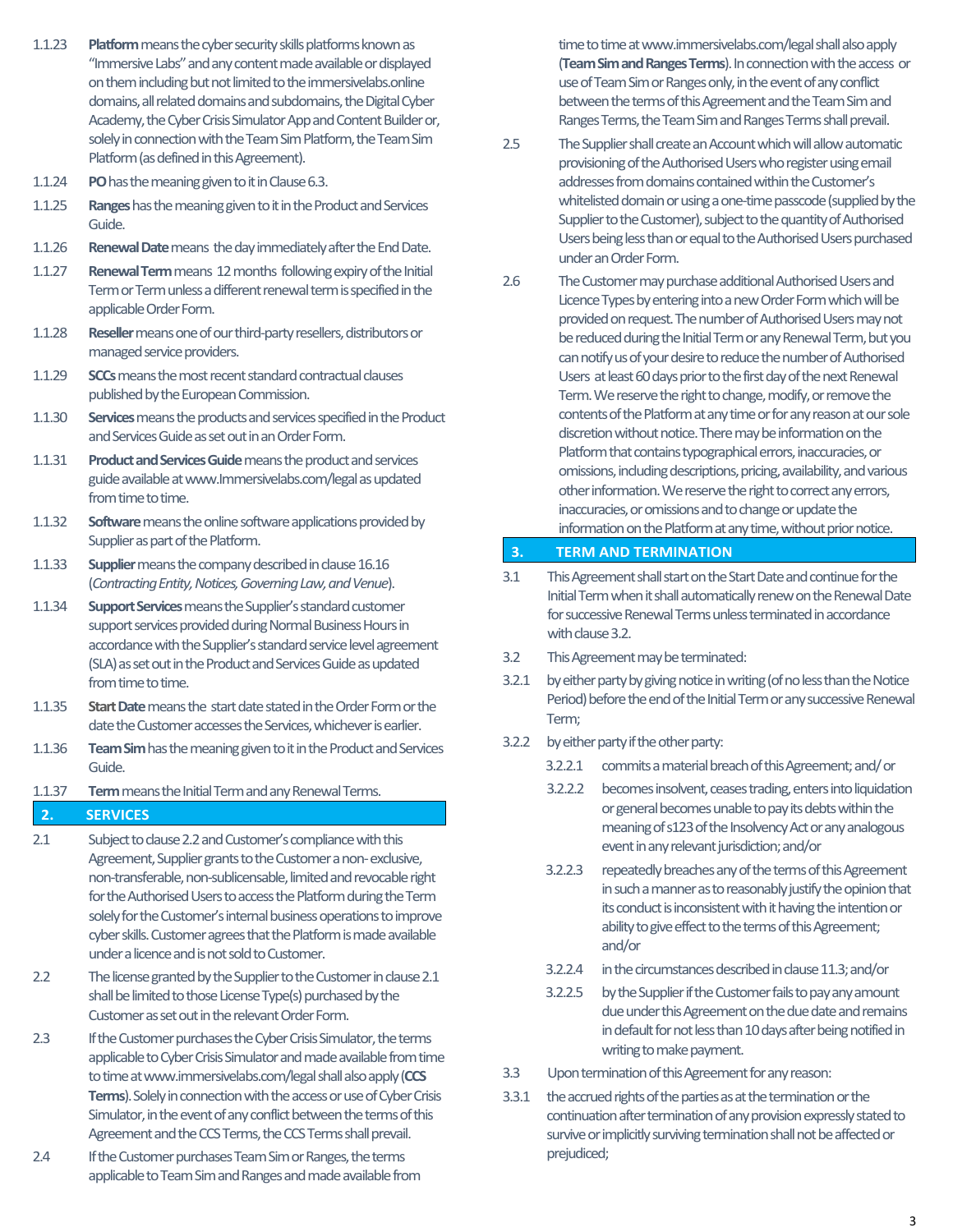- 3.3.2 all licences and rights granted under this Agreement shall immediately terminate and the Customer shall cease to have any right to access or use the Platform and Services;and
- 3.3.3 each party shall return and make no further use of any equipment, property, Documentation or other items belonging to the other party.
- **4. CUSTOMER RESPONSIBILITIES**
- 4.1 The Customer undertakes at all times to ensure that:
- 4.1.1 the maximum quantity of Authorised Users shall not exceed the quantityof Authorised Users set out in an Order Form;
- 4.1.2 Authorised Users shall not access or attempt to access other areas of the Platform outside that Licence Type. Supplier shall be entitled to charge the relevant Fees for any such unauthorised access;
- 4.1.3 an Authorised User account shall not be used by more than one individual without the prior written consent of Supplier and only if it has been reassigned in its entirety and the previous individual no longer has access to the Platform. You will not permit sharing of Authorised User accounts;
- 4.1.4 the Authorised Users shall only use the Platform for the purpose of improving their cyber skills and not for any other purpose such as other commercial purposes, in a manner that is fraudulent, malicious or unlawful or in any manner that is inconsistent with this Agreement;
- 4.1.5 it shall use all reasonable endeavours to prevent any unauthorised access to, or use of, the Platform including taking reasonable security measures relating to the Account;
- 4.1.6 the Authorised Users shall comply at all times with the terms set out in this Agreement and any of the Supplier's terms and conditions shown on the Platform or at www.immersivelabs.com/legal from time to time including, but not limited to, acceptable use and website terms of use policies and agree that Supplier may suspend or terminate the Services for a breach of such terms;
- 4.1.7 it shall obtain, provide and maintain any software or hardware that is necessary for the Customer to gain access to the Platform;
- 4.1.8 its network and systems shall comply with the minimum system specification provided by the Supplier to the Customer from time to time, a copy of which Is published at www.Immersivelabs.com/legal;
- 4.1.9 it shall comply with all applicable laws and regulations with respect to its activities under this Agreement;
- 4.1.10 it shall maintain all necessary licences, consents and permissions necessary for entry into and performance of obligations under this Agreement;
- 4.1.11 it will provide all necessary co-operation, engagement and information in a timely manner to enable the Supplier to provide the Services and to the extent a delay by the Supplier is attributable in part to the Customer's default or delay in complying with its obligations under this Agreement, the Suppliershall not be liable to the Customer for any such delay or non-performance;
- 4.1.12 Supplier has the right to access and interoperate with Customer's environment and its individual components strictly to the extent necessary to deliver any integration or any single sign on as specified in any Order Form;
- 4.1.13 Customer is responsible for maintaining, complying with and paying any fees associated with all third-party terms, policies and licenses governing access and interoperation as specified in clause 4.1.12; and
- 4.1.14 it will carry out its responsibilities set out in this Agreement in a timely and efficient manner.
- 4.2 The Customer shall be responsible for the acts and omissions of its Authorised Users (and any unauthorised users that have gained access to the Platform resulting from its authorised users sharing their account details with them) as though they were the Customer's acts and omissions.
- 4.3 The Customer shall not and shall not permit any Authorised User or other person to:
- 4.3.1 attempt to copy, modify, duplicate, create derivative works from, frame, mirror, republish, download, display, transmit, or distribute all or any portion of the Platform and/or software and/or Documentation (as applicable) relating to the Platform and/or Services in any form or media or by any means;
- 4.3.2 attempt to de-compile, reverse compile, reverse engineer, disassemble or otherwise reduce to human-perceivable form all or any part of them (except to the extent permitted by applicable law incapable of exclusion, and then only after it gives the Supplier an opportunity to provide information necessary to resolve any interoperability issues);
- 4.3.3 access all or any part of the Platform and Documentation in order to build a product or service which competes with the Platform, Services and/or the Documentation;
- 4.3.4 use the Platform and/or Documentation for resale purposes or to provide services to third parties (whether or not for reward);
- 4.3.5 access, store, distribute or transmit any viruses, or any material during the course of its use of the Services that is unlawful, harmful, threatening, defamatory, obscene, infringing, harassing or racially or ethnically offensive, facilitates illegal activity, depicts sexually explicit images, promotes unlawful violence, is discriminatory based on race, gender, colour, religious belief, sexual orientation, disability, or is otherwise illegal or causes damage or injury to any person or property, and the Supplier reserves the right (without liability or prejudice to its other rights) to disable the Customer's access to the Platform where there is a breach of this clause;
- 4.3.6 republish or redistribute any content or material from the Platform or Documentation;
- 4.3.7 make any alteration to the Platform or Documentation;
- 4.3.8 use the Platform in any way that causes, or may cause, damage to the Platform or impairment of the availability or accessibility of the Platform; or
- 4.3.9 use the Supplier's Group's name, trademarks, logos or mention the Supplier in any publication or press release without the Supplier's prior written consent.
- 4.4 Without prejudice to any other provisions in this agreement, in order to protect our legitimate business interests, Customer hereby agrees, for Customer and as agent for each Group Company, that Customer shall not and shall procure that no member of its Group or any personnel of Customer or its Group:
- 4.4.1 use, access or otherwise utilise the Software, Platform or Services to:
- 4.4.1.1 create;
- 4.4.1.2 provide; or
- 4.4.1.3 assist in any way the creation of,
	- any software, platform or services which is substantially similar to the Software, Platform or Services; and
- 4.4.2 shall otherwise: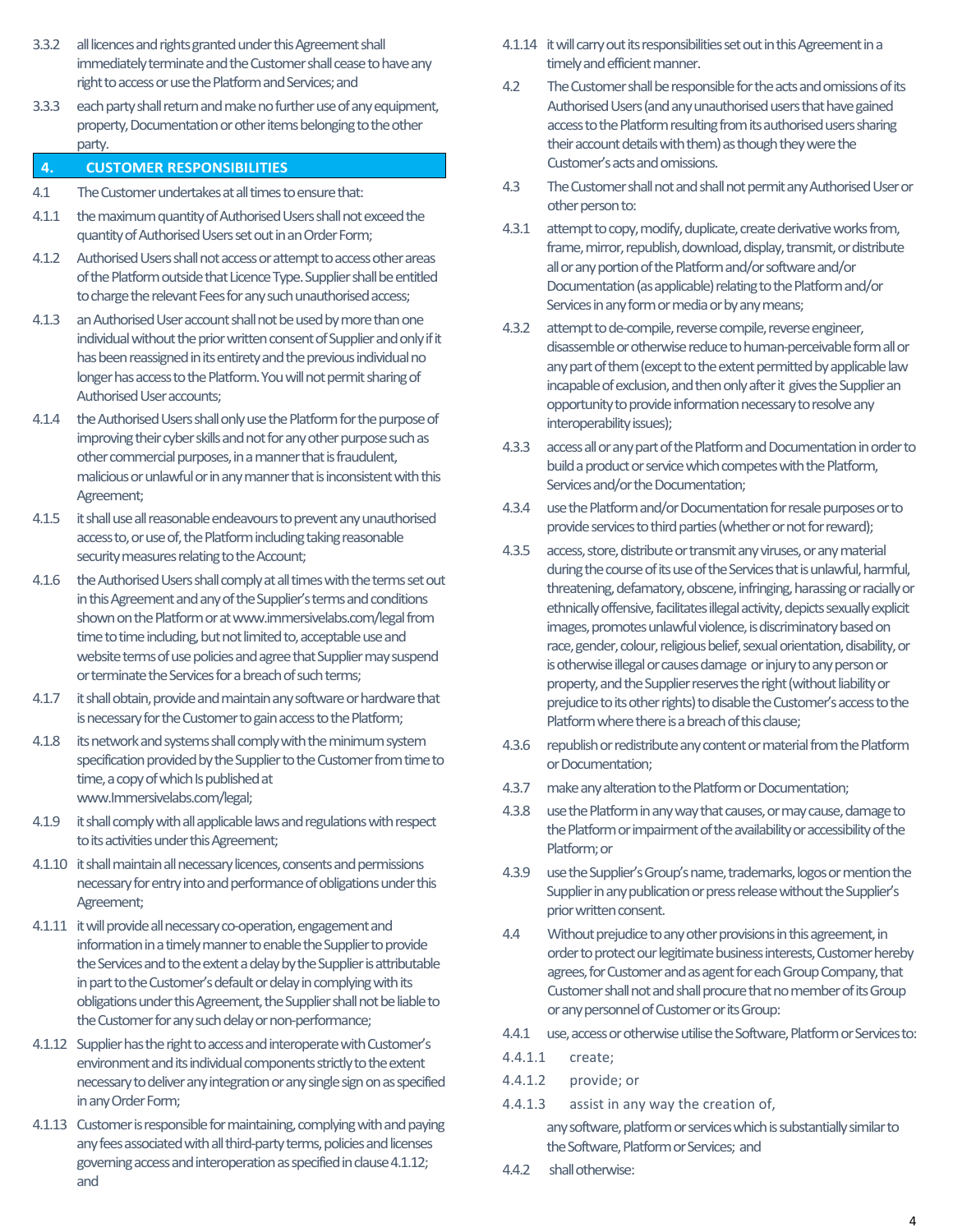- 4.4.2.1 carry on;
- 4.4.2.2 be engaged, concerned or interested in; or
- 4.4.2.3 assist in any way,

any business concern which is in competition with the Supplier or any Group Company in the UK or the US or the jurisdiction in which you are domiciled.

- 4.5 You shall be bound by the covenant set out in clause 4.4 during the term of this Agreement, and for a period of 6 months after termination or expiry of this Agreement.
- 4.6 The Platform may contain links (or you may be sent links via the Platform) to other websites (**Third-Party Websites**) as well as articles, photographs, text, graphics, pictures, designs, music, sound, video, information, applications, software, and other content or items belonging to or originating from third parties (**Third-Party Content**). Such Third-Party Websites and Third-Party Content are not investigated, monitored, or checked for accuracy, appropriateness, or completeness by us, and we are not responsible for any Third-Party Websites accessed through the Platform or any Third-Party Content posted on, available through, or installed from the Platform, including the content, accuracy, offensiveness, opinions, reliability, privacy practices, or other policies of or contained in the Third-Party Websites or the Third-Party Content. Inclusion of, linking to, or permitting the use or installation of any Third-Party Websites or any Third-Party Content does not imply approval or endorsement thereof by us.
- 4.7 If you decide to leave the Platform and access the Third-Party Websites or to use or install any Third-Party Content, you do so at your own risk, and you should be aware this Agreement no longer governs. You should review the applicable terms and policies, including privacy and data gathering practices, of any website to which you navigate from the Platform or relating to any applications you use or install from the Platform. Any purchases you make through Third-Party Websites will be through other websites and from other companies, and we take no responsibility whatsoever in relation to such purchases which are exclusively between you and the applicable third party. You agree and acknowledge that we do not endorse the products or services offered on Third-Party Websites and you shall hold us harmless from any harm caused by your purchase of such products or services. Additionally, you shall hold us harmless from any losses sustained by you or harm caused to you relating to or resulting in any way from any Third-Party Content or any contact with Third-Party Websites.
- 4.8 The Platform is not tailored to comply with certain industry-specific regulations including but not limited to the Health Insurance Portability and Accountability Act (HIPAA), Federal Information Security Management Act (FISMA)). Youmay not use the Platform in a way that would violate the Gramm-Leach-Bliley Act (GLBA).
- **5. SUPPLIER RESPONSIBLITIES**
- 5.1 The Supplier shall perform the Services with reasonable care and skill and ensure the Support Services are provided in accordance with the SLA. A copy of the Product and Services Guide (including the SLA) may be attached to your Order Form at your request, but this will be subject to change according to the latest version on www.immersivelabs.com/legal.
- 5.2 To the extent the Services do not conform with clause 5.1, the Supplier shall use its reasonable commercial endeavours to correct any such non- conformance promptly or provide the Customer with an alternative means of accomplishing the desired

performance. Such correction being the Customer's sole and exclusive remedy for breach of the undertaking in clause 5.1.

- 5.3 Notwithstanding clauses 5.1 and 5.2, the Supplier:
- 5.3.1 to the extent permitted by law, excludes all representations, warranties or other terms that may be implied by law;
- 5.3.2 does not warrant that the Customer's use of the Services will be uninterrupted or error-free or that the Services, Documentation and/or information obtained by the Customer through the Services will meet the Customer's requirements; and
- 5.3.3 is not responsible for any delays, delivery failures or other loss or damage resulting from the transfer of data over communications networks and facilities, including the internet.
- 5.4 The Supplier warrants that it has and will maintain all necessary licences, consents and permissions necessary for the performance of its obligations under this Agreement.
- 5.5 This Agreement shall not prevent the Supplier form entering into similar agreements with third parties, or from independently developing, using, selling or licensing documentation, products and/or services which are similar to those provided under this Agreement.
- 5.6 We may reviewyour use of the Platform to establish names and number of Authorised Usersand their access to the Platform. In the event a review reveals that your accounts are being misused (including by individuals who are not Authorised Users) then (without prejudice to any other rights we may have) we may disable such Authorised User accounts and/or block individuals. In the event our review reveals you have exceeded the number of Authorised User subscriptions purchases or that an Authorised User has breached clause 4.1.2, then (without prejudice to any other rights we may have), we may invoice you for additional fees back-dated to the relevant quarter.
- 5.7 All Services are delivered remotely unless specifically agreed in writing between Customer and Supplier.

#### **6. FEES AND PAYMENT**

- 6.1 The Customer shall pay all Fees specified in the applicable Order Formwithout any deduction whatsoever. Unless otherwise stated in the applicable Order From, all Fees are quoted and payable in the currency indicated in the Order Form and are based on the Services purchased and not the Services actually used.
- 6.2 The Supplier shall be entitled to increase the Fees at the start of each Renewal Term upon notice to the Customer.
- 6.3 To the extent the Customer uses a purchase order system, the Customer shall submit a purchase order to the Supplier on or around the date on which the Order Form is signed by both parties and on or around the start of each Renewal Term. The purchase order shall reference a valid quote or, at a minimum, contain the following:
- 6.3.1 the Customer contracting entity name and address;
- 6.3.2 the Supplier contracting entity name and address;
- 6.3.3 the Licence Type(s) and applicable number of Authorised Users;
- 6.3.4 the Fees (plus any applicable taxes);
- 6.3.5 the Start Date; and
- 6.3.6 the relevant Term, (the **PO**).
- 6.4 The Fees shall be invoiced on or around the date on which the Order Form is signed by both parties and on or around the start of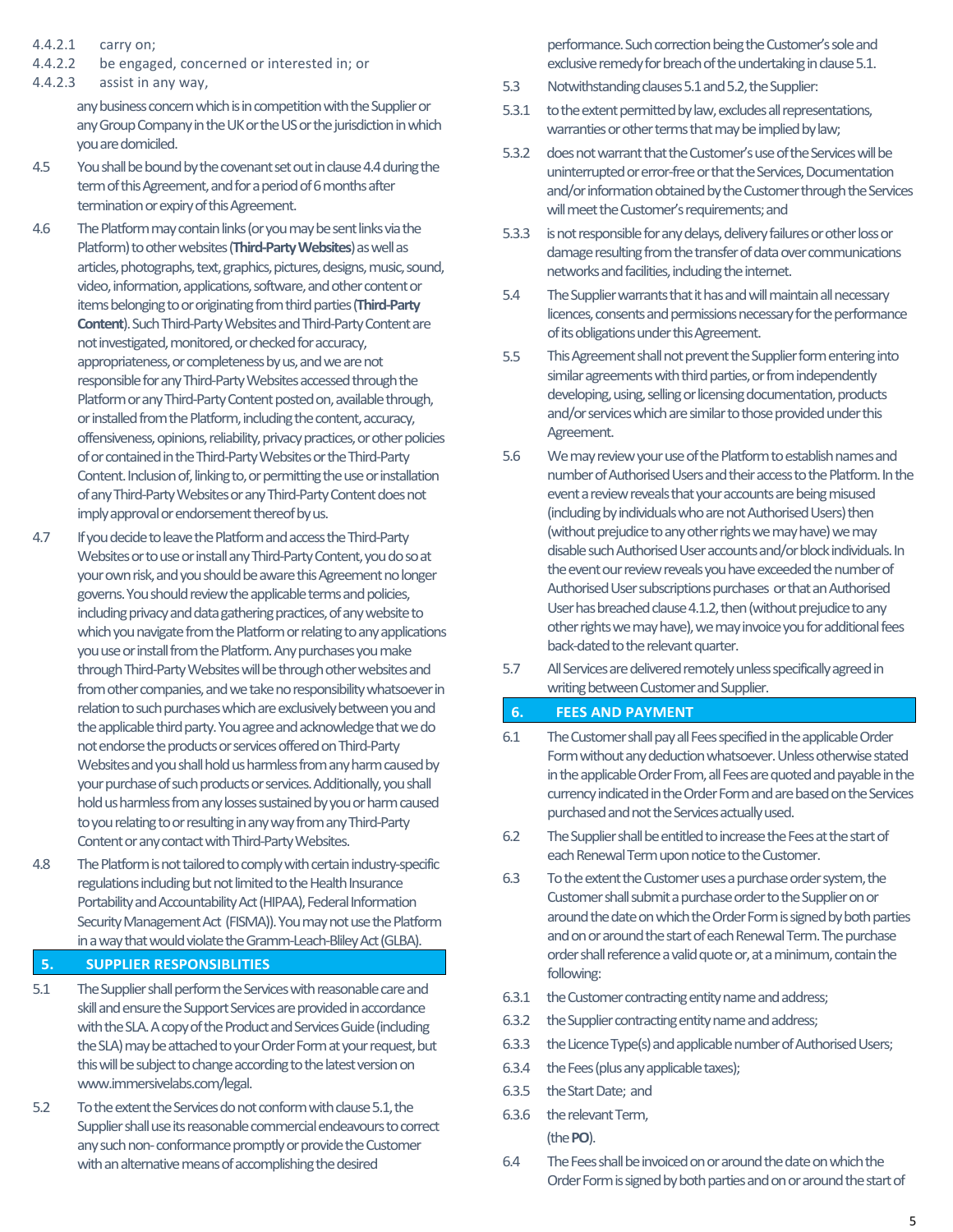each Renewal Term. Fees are non-cancellable and non-refundable (pro-rata or otherwise). Except as otherwise stated in an Order Form, the Customer shall pay the Fees within 30 days of the invoice date. Payment by check is not accepted by Supplier. If the Customer disputes any part of an invoice it shall (i) notify the Supplier in writing of such dispute within fourteen (14) days of the invoice date;(ii) as part of the written notice, describe the nature of the dispute; and (iii) pay all undisputed amounts when due.

- 6.5 Any payment (except payment subject to a good faith dispute) not received from the Customer by the due date may, at the Supplier's discretion, accrue late charges at the rate of 8% of the outstanding balance per month, or the maximum amount permitted by law, whichever is the lower, from the date such payment was due until the date paid.
- 6.6 If an invoice is more than thirty (30) days past due (except with respect to Fees subject to a good faith dispute), in addition to any rights or remedies the Supplier may have under this Agreement or by law, the Supplier may, without liability to the Customer, suspend the Services upon ten (10) days written notice until such amounts are paid in full.
- 6.7 All Fees are exclusive of value added tax, use tax, goods and services tax, sales tax, use tax, or any similar taxes or legally imposed fees (including but not limited to fees or other charges imposed by the Customer's bank or other third party payment providers in relation to transferring the Fees to the Supplier), duties or contributions based on such amounts payable, all of which shall be the sole responsibility of the Customer. To avoid doubt, Supplier will be responsible for taxes based on its net income.

#### **7. CUSTOMER DATA**

- 7.1 The Customer grants the Supplier and its authorised sub-processors a non-exclusive, royalty-free, fully paid up, sub- licensable, right and licence to process, store, copy, cache, access, use, transmit, display, disclose, reproduce, or modify Customer Data, insofar as reasonably necessary for the Supplier and its authorised sub-processors to provide the Services (including support and to prevent or address service or technical problems) in accordance with this Agreement. The Customer is solely responsible for (i) the accuracy, quality, integrity, legality, reliability and appropriateness of Customer Data; and (ii) providing all necessary notices and obtaining all necessary consent required for the collection, use, storage, processing and disclosure of Customer Data. The Customer acknowledges that the Supplier does not exercise any control whatsoever over the content of the Customer Data, and the Supplierwill have no obligation to review Customer Data for accuracy, quality, integrity, legality, reliability, appropriateness or for any other reason.
- 7.2 In the event of any loss or damage to the Customer Data, the Customer's sole and exclusive remedy against the Supplier shall be for the Supplier to use reasonable commercial endeavours to restore the lost or damaged Customer Data from the latest backup.
- 7.3 Upon expiry or termination of this Agreement, you will have 30 days inwhich to request a copy of usage statistics, Authorised User records, performance data and metrics. After this period we may securely destroy such data and will have no obligation to store It. You may request that we continue to store such data and we may continue to do so upon agreeing appropriate terms.

#### **8. DATA PROTECTION**

8.1 Both parties will comply will the Data Protection Legislation.

- 8.2 The parties acknowledge that if the Supplier processes any Personal Data on the Customer's behalf when performing its obligations under this Agreement, the Customer is the data controller and the Supplier is the data processor for the purposes of the Data Protection Legislation. In which event, where Supplier processes Personal Data on behalf of Customer, the Supplier shall:
- 8.2.1 act only on written instructions and directions from Customer, including those contained in the Agreement, comply with all such instructions and directions received from Customer from timeto time, and not process Personal Data for any purpose other than as set out in Schedule 1 to this Agreement or to the extent reasonably necessary for the performance of the Agreement;
- 8.2.2 ensure that any Supplier personnel with access to Personal Data are bound by confidentiality obligations, no less restrictive than those stated herein, in respect of access, use or processing of such Personal Data;
- 8.2.3 implement and maintain appropriate technical and organisational measuresto protect Personal Data processed in connection with this Agreement from accidental or unlawful destruction, loss, alteration, unauthorized disclosure or access, as required under the Data Protection Legislation;
- 8.2.4 provide reasonable assistance to Customer at the Customer's cost, if requested, to assist with the Customer's compliance with Its obligations under Articles 32 to 36 of the GDPR (if applicable), taking into account the nature of processing by, and information available to, Supplier;
- 8.2.5 on termination or expiry of this Agreement, at Customer's request, delete or return to the Customer all Personal Data processed on Customer's behalf, and delete copies of such Personal Data except where necessary to retain copies of the Personal Data forthe purposes of compliance with Data Protection Legislation or any other applicable laws;
- 8.2.6 promptly assist the Customer (at the Customer's cost) in responding to any request from a data subject;
- 8.2.7 promptly notify the Customer on becoming aware of a Personal Data Breach;
- 8.2.8 notify the Customer if, in the Supplier's opinion, any instruction or direction from Customer infringes Data Protection Legislation; and
- 8.2.9 maintain a record of its processing activities and provide cooperation and information to Customer as is necessary for Customer to demonstrate compliance with its obligations pursuant to Data Protection Legislation, including, provided the scope, nature, timing and duration is agreed in writing between the parties beforehand, permitting audits conducted by Customer or a supervisory authority no more than once in any 12 month period.
- 8.3 You agree that we may engage those sub- processors listed at www.immersivelabs.com/legal, in the provision of the Platform and associated support. We remain fully responsible for their acts, omissions and defaults as if they were our own. Where we use a sub-processor, we ensure that their access to Personal Data will be limited to necessary to perform their role and we will ensure we have a written agreement in place with them relating to access to and use of Personal Data.
- 8.4 For transfers of Personal Data outside the EEA, the Supplier shall employ any of the following legally valid data transfer mechanism(s) to govern the transfer: (i) any relevant adequacy decision as described in Article 45 of the GDPR;(ii) the SCCs; or (iii) any alternative agreement/legally valid data transfer mechanism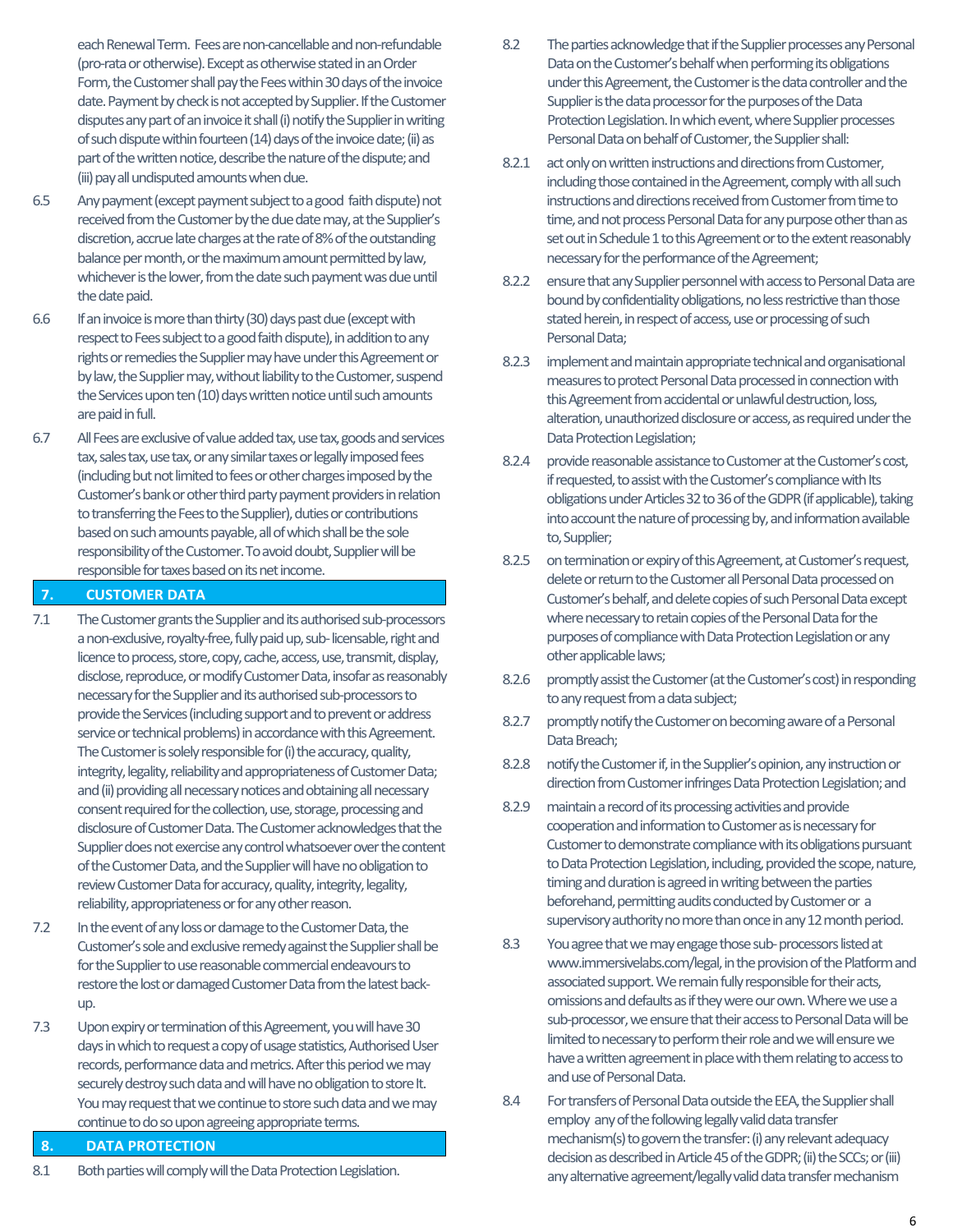consented to by the parties in writing (the consent of either party not to be unreasonably withheld or delayed).

- 8.5 You can execute the SCCs with us as data exporter here[: Link.](https://cms.immersivelabs.com/content/uploads/2021/01/immersive-labsprivacy-and-data-protectiondecember-2020.pdf) Upon execution by the Customer, the SCCs are hereby incorporated by reference into the terms of this Agreement.
- 8.6 You agree that where there is an attempt to gain access to your Customer Data or the infrastructure and networks that provide the Platform (including pings, denial of service attacks, attacks on firewalls or edge servers, port scans, unsuccessful log-on attempts, packet sniffing or other unauthorised access to traffic data) that doesn't result in a Personal Data Breach we have no obligation to notify you under clause 8.2.7or otherwise under this Agreement.
- 8.7 The Customer shall:
- 8.7.1 ensure that its instructions always comply with all applicable laws;
- 8.7.2 (and hereby does) warrant and represent that it has a lawful basis for sending, storing and receiving the Customer Data and that Customer is entitled to transfer the Customer Data to Supplier and its Group so that Customer, it's Group, and authorised subprocessors may process them in accordance with this Agreement; and
- 8.7.3 (and hereby does) acknowledge the Supplier's reliance on this clause.
- 8.7.4 The Customer Data may be shared between your Authorised Users for the purposes of leader-boards and team games or otherwise as directed by you.
- 8.7.5 These terms should be read in conjunction with our Acceptable Use Policy (which apply to all guest and registered users of our Platforms) and our Privacy Notice and Cookie Notice available at www.immersivelabs.com/legal which explain what personal data we collect about you, what we use it for and who we share it with, as well as explaining your rights and what to do if you have concerns.

#### **9. INTELLECTUAL PROPERTY RIGHTS**

- 9.1 All Intellectual Property Rights in and to the Services, Platform, Software and Documentation (**Supplier IPR**) belong to, and shall continue to belong, to the Supplier.
- 9.2 The Supplier makes no representation or warranty as to the validity or enforceability of the Supplier IPR nor as to whether the same infringe, misappropriate, or otherwise violate any proprietary (including intellectual property) rights of third parties.
- 9.3 The Customer has no right to access the software code (including object code, intermediate code and source code) of the Platform, or to grant sublicenses.
- 9.4 Except as expressly stated in this Agreement, the Customer does not have any rights to any patents, copyright, database right, trade secret, trade marks, or any other rights or licences in respect of the Services, Platform, Documentation or Software.
- 9.5 The Customer retains sole ownership of, and title to, the Customer Data, and any Intellectual Property Rights related to the Customer Data. The Supplier does not acquire any license or other rights, directly or indirectly, by implication, estoppel or otherwise, other than those expressly specified in this Agreement. Customer provides Customer Data to the Supplier only to allow the Supplier to provide the Services and any ancillary or necessary services to Customer.
- 9.6 The Customer grants the Supplier a non- exclusive, nontransferable, non-sublicensable, irrevocable and perpetual right to

compile, collect, copy, modify, publish and use anonymous data in aggregate form that is generated from, or based upon, Customer's use of the Services (**Aggregate Data**); on condition that: 1) Aggregate Data does not include Customer Confidential Information; 2) Aggregate Data does not include any information that can be used directly, or in connection with other data, to identify, contact or locate an individual; 3) Aggregate Data is combined with data from other customers and cannot be used to identify, directly or indirectly, Customer; and 4) the Supplier uses Aggregate Data solely for data analytics, statistical reporting, or other lawful business purposes.

#### **10. CONFIDENTIALITY**

- 10.1 Each party shall take all reasonable steps to ensure that the other party's Confidential Information(as defined below) to which it has access is held in confidence and shall not make it available to any third party or use it for any purpose other than the implementation of this Agreement.
- 10.2 Confidential Information means (a) the fact that the parties are considering entering into the business, or that discussions are taking (or have taken) place concerning the business and the status of those negotiations; (b) the existence and contents of this agreement; (c) any information that would be regarded as confidential by a reasonable business person relating to: (i) the business, affairs, customers, clients, suppliers, plans, intentions, or market opportunities; and (ii) the operations, processes, product information, know-how, designs, trade secrets, technical information or software; (d) any information related to the Services, Platform, Software and Documentation ; (e) any other information that is identified as being of a confidential or proprietary nature; and (f) any information or analysis derived from (a)-(e) above.
- 10.3 A party's Confidential Information does not include information that:
- 10.3.1 is or becomes publicly known other than through any act or omission of the receiving party;
- 10.3.2 was inthe other party's lawful possession before the disclosure;
- 10.3.3 is lawfully disclosed to the receiving party by a third party without restriction on disclosure;
- 10.3.4 is independently developed by the receiving party, which can be demonstrated by written evidence; or
- 10.3.5 is trivial, obvious or uselessincluding but not limited to Customer's or Authorised User's interactions with the Platform, lab completions and clicks within the platform.
- 10.3.6 A party may disclose Confidential Information to the extent that the disclosure is required by law, any governmental or regulatory authority or by a court or other authority of competent jurisdiction, provided that (to the extent it is permitted to do so) it gives as much notice as possible to the disclosing party, and to the extent that the disclosure is to its professional advisors.

#### **11. INDEMNITY**

- 11.1 The Customer shall defend, indemnify and hold harmless the Supplier against claims, actions, proceedings, losses, damages, expenses and costs (including without limitation court costs and legal fees) arising out of or in connection with (i) the Customer's and Authorised User's use of the Services, Platform, Software and/or Documentation; (ii) the Customer Data; and (iii) the Customer's use or breach of any third party licence provided that:
- 11.1.1 the Customer is given prompt notice of any such claim;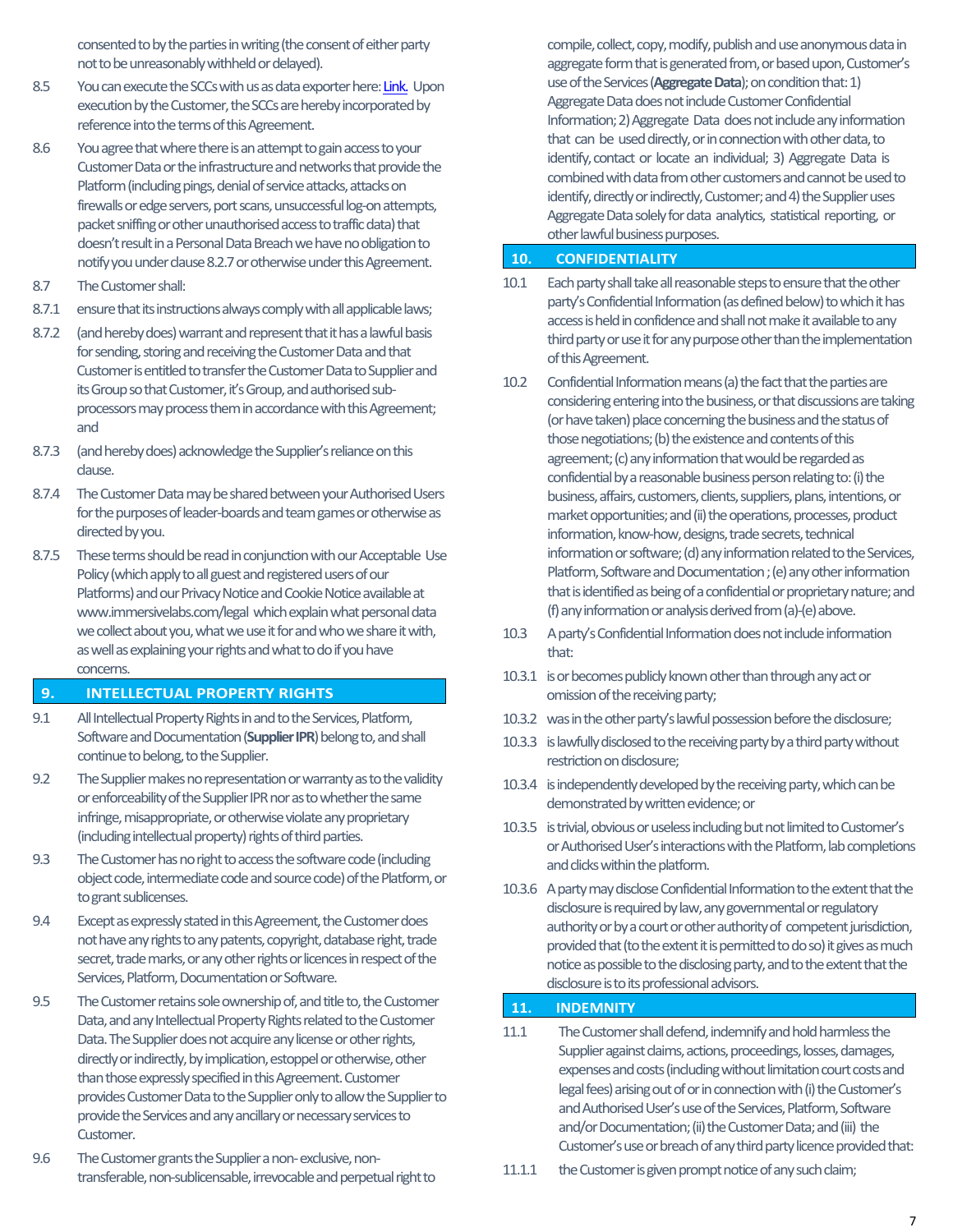- 11.1.2 the Supplier provides reasonable co-operation to the Customer in the defence and settlement of such claim, at the Customer's expense; and
- 11.1.3 the Customer is given sole authority to defend or settle the claim, provided that under no circumstances may any settlement admit fault on the part of Supplier or require Supplier to pay money without Supplier's prior written consent in each instance.
- 11.2 the Supplier shall defend the Customer, its officers, directors and employees against any claim that the Services or Documentation infringes any US or UK patent as of the Start Date or any copyright or US or UK registered trade mark and shall indemnify the Customer for any amounts awarded against the Customer in judgment or settlement of such claims, provided that:
- 11.2.1 the Supplier is given prompt notice of any such claim;
- 11.2.2 the Customer provides reasonable co-operation to the Supplier in the defence and settlement of such claim, at the Supplier's expense;
- 11.2.3 the Customer does not make any admission or attempt to settle the matter; and
- 11.2.4 the Supplier is given sole authority to defend or settle the claim.
- 11.3 In the defence or settlement of any claim, the Supplier may procure the right for the Customer to continue using the Services, replace or modify the Services so that they become non-infringing or, if such remedies are not reasonably available, terminate this Agreement on 2 Business Days' notice to the Customer without any additional liability or obligation to pay liquidated damages or other additional costs to the Customer.
- 11.4 In no event shall the Supplier, its employees, agents and subcontractors be liable to the Customer to the extent that the alleged infringement is based on:
- 11.4.1 a modification of the Services or Documentation by anyone other than the Supplier; or
- 11.4.2 the Customer's use of the Services or Documentation in a manner contrary to the instructions given to the Customer by the Supplier; or
- 11.4.3 the Customer's use of the Services or Documentation after notice of the alleged or actual infringement from the Supplier or any appropriate authority.
- 11.5 The foregoing states the Customer's sole and exclusive rights and remedies, and the Supplier's (including the Supplier's employees', agents' and sub-contractors') entire obligations and liability, for infringement of any patent, copyright, trade mark, database right or right of confidentiality.

#### **12. LIMITATION OF LIABILITY**

- 12.1 The following provisions set out the entire financial liability of the Supplier (including any liability for the acts or omissions of its employees, agents and sub-contractors) to the Customer in respect of:
- 12.1.1 any breach of this Agreement howsoever arising; and
- 12.1.2 any representation, misrepresentation (whether innocent or negligent) statement or tortious act of omission (including without limitation negligence) arising under or in connection with this Agreement.
- 12.2 EXCEPT AS SET FORTH IN THIS AGREEMENT AND TO THE MAXIMUM EXTENT PERMITTED BY LAW, THE SUPPLIER DOES NOT MAKE ANY, AND EXPRESSLY DISCLAIMS ALL OTHER, WARRANTIES, CONDITIONS AND REPRESENTATIONS,

WHETHER ORAL OR WRITTEN, EXPRESS OR IMPLIED, OR ARISING BY USAGE OF TRADE OR COURSE OF DEALING, INCLUDING WITHOUT LIMITATION, THE WARRANTIES OF MERCHANTABILITY, FITNESS FOR A PARTICULAR PURPOSE, NON-INFRINGEMENT,OR MEETING THE CUSTOMER'S REQUIREMENTS.

- 12.3 Nothing in this Agreement excludes the Supplier's liability:
- 12.3.1 for death or personal injury, to the extent caused by the Supplier's negligence; or
- 12.3.2 for fraud or fraudulent misrepresentation.
- 12.4 OTHER THAN IN RELATION TO ANY LIABILITY UNDER CLAUSE 12.3 AND SUBJECT TO CLAUSE 12.5, NEITHER PARTY SHALL IN ANY CIRCUMSTANCES BE LIABLE WHETHER IN TORT (INCLUDING FOR NEGLIGENCE OR BREACH OF STATUTORY DUTY HOWSOEVER ARISING), CONTRACT, MISREPRESENTATION (WHETHER INNOCENT OR NEGLIGENT) OR OTHERWISE FOR:
- 12.4.1 LOSS OF PROFITS;
- 12.4.2 LOSS OF BUSINESSOR OPPORTUNITY;
- 12.4.3 DEPLETION OF GOODWILL OR SIMILAR LOSSES;
- 12.4.4 LOSS OF ANTICIPATED SAVINGS;
- 12.4.5 LOSS OF GOODS;
- 12.4.6 LOSS OF USE;
- 12.4.7 LOSS OR CORRUPTION OF DATA OR INFORMATION;
- 12.4.8 BUSINESS INTERUPTION; OR
- 12.4.9 ANY SPECIAL, INDIRECT, INCIDENTAL, CONSEQUENTIAL OR PURE ECONOMIC LOSS, COSTS, DAMAGES, CHARGES OR EXPENSES, REGARDLESS OF WHETHER THE DAMAGES, CHARGES, EXPENSES OR OTHER LOSSES AT CLAUSES 12.4.1 TO 12.4.9 ARE FORESEEABLE OR IF SUPPLIER HAS BEEN ADVISED OF THE POSSIBLITY OF THE SAME.
- 12.5 OTHER THAN IN RELATION TO ANY LIABILITY UNDER CLAUSE 12.3, AND TO THE MAXIMUM EXTENT PERMITTED BY LAW, THE TOTAL AGGREGATE LIABILITY OF EITHER PARTY IN CONTRACT, TORT (INCLUDING WITHOUT LIMITATION NEGLIGENCE OR BREACH OF STATUTORY DUTY HOWSOEVER ARISING) MISREPRESENTATION (WHETHER INNOCENT OR NEGLIGENT), RESTITUTION, INDEMNIFICATION OR OTHERWISE, ARISING IN CONNECTION WITH THE PERFORMANCE (OR NON-PERFORMANCE) OF THIS AGREEMENT AND THE SERVICES PROVIDED SHALL IN ALL CIRCUMSTANCES BE LIMITED TO 110% OF THE FEES ACTUALLY PAID BY THE CUSTOMER UNDER THE APPLICABLE ORDER FORM IN THE TWELVE MONTHS PRECEDING THE DATE ON WHICH THE CLAIM AROSE.
- 12.6 THE SUPPLIER SHALL NOT BE LIABLE FOR ANY LOSSES THAT ARISE IN CONNECTION WITH CUSTOMER'S BREACH OF SECTION 4 (CUSTOMER RESPONSIBILITIES) OF THIS AGREEMENT.
- 12.7 Each provision of this agreement providing for limitations of liabilities, exclusion of damages Is to allocate risk between the parties reflected in the Fees offered and is an essential element of the bargain between the parties. Each of these limitations and exclusions are independent and severable from each other. The remaining limitations and exclusions of this clause 12 will apply notwithstanding the failure of any provision or part-provision.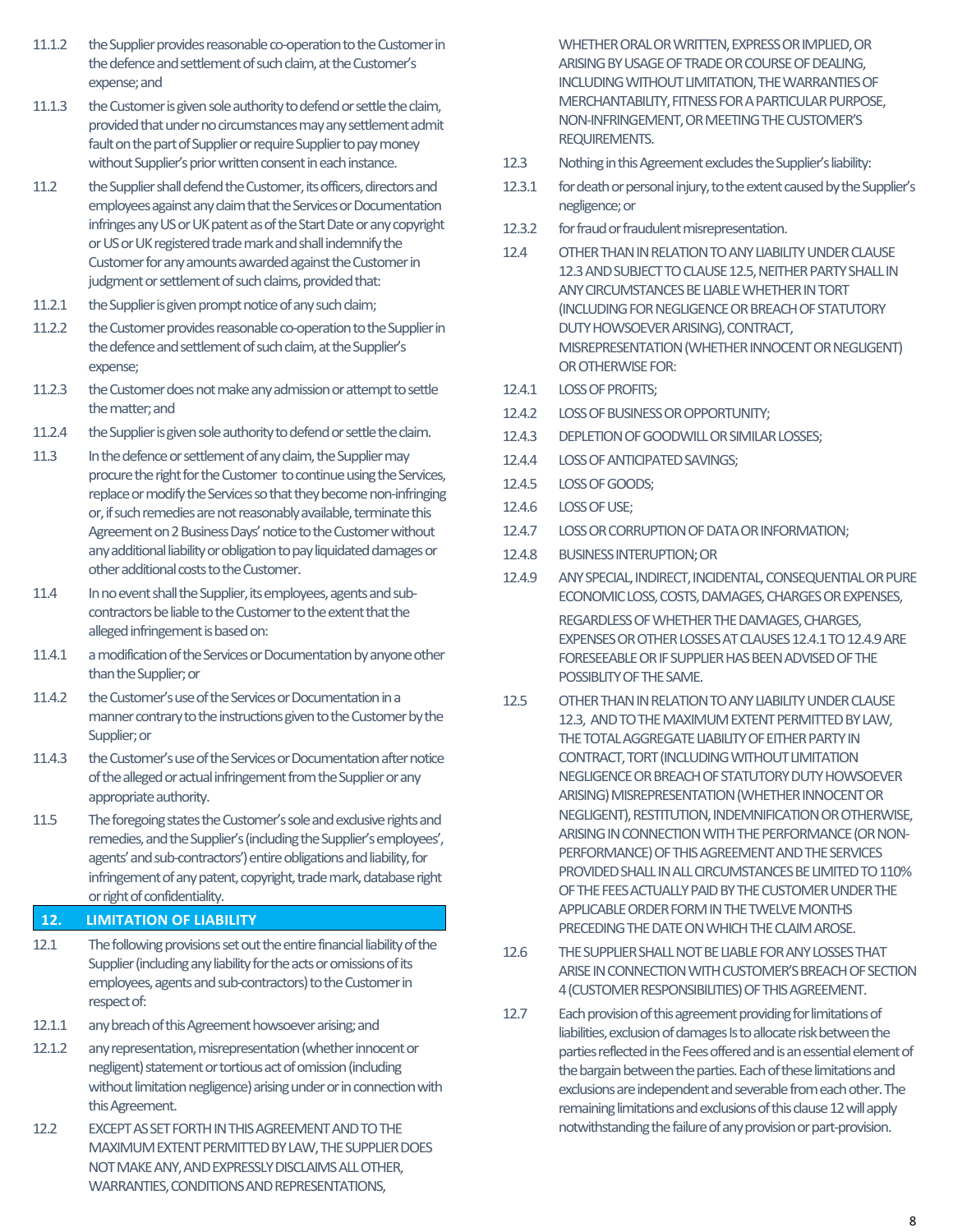#### **13. ANTI-BRIBERY AND CORRUPTION**

- 13.1 The Customer represents and warrants that, in connection with this Agreement and related matters:
- 13.1.1 it is knowledgeable about Anti-Bribery Laws and will comply with those laws;
- 13.1.2 it has not made, offered, authorised, or accepted, and will not make, offer, authorise, or accept, any payment, gift, promise, or other advantage, whether directly or through any other person, to or for the use or benefit of any government official or any other person where that payment, gift, promise, or other advantage would: (A) comprise a facilitation payment; or (B) violate the relevant Anti-Bribery Laws.
- 13.2 The Customer shall immediately notify the Supplier if the Customer receives or becomes aware of any request from a government official or any other person that is prohibited by the preceding paragraph.
- 13.3 The Customer shall maintain adequate internal controls and procedures to ensure compliance with Anti-Bribery Laws, including the ability to demonstrate compliance through adequate and accurate recording of transactions in its books and records.
- 13.4 The Supplier shall have the right to confirm the Customer's compliance with Anti-Bribery Laws and record keeping by way of an audit. The Customer shall keep books and records available for audit during the Term and thereafter for five (5) years following termination of this Agreement.
- 13.5 The Customer shall indemnify, defend and hold harmless the Supplier for any liabilities arising out of the Customer's breach of Anti-Bribery Laws or any related undertakings under this Agreement. A breach of this clause shall constitute a material breach for the purposes of clause 3.2.2.1.

#### **14. COMPLIANCE WITH ANTI-SLAVERY AND HUMAN TRAFFICKING LAWS**

- 14.1 In performing its obligations under this Agreement, both parties shall:
- 14.1.1 comply with all applicable anti-slavery and human trafficking laws, statutes and regulations from time to time in force including, but not limited to, the Modern Slavery Act 2015;
- 14.1.2 include in contracts with its direct subcontractors and suppliers' provisionswhich are at least as onerous as those set out in this clause;
- 14.1.3 maintain a complete set of records to trace the supply chain of all Services provided in connection with this Agreement; and
- 14.1.4 in the event the other party is able acting reasonably to provide evidence of circumstances suggesting non-compliance with this clause, permit the other party and any third-party representatives to inspect the potentially non-compliant party's premises, records, and to meet the personnel to audit that party's compliance with its obligations under this clause.
- 14.2 The Customer represents and warrants that it not has been convicted of any offence involving slavery and human trafficking; nor has it been the subject of any investigation, inquiry or enforcement proceedings regarding any offence or alleged offence of or in connection with slavery and human trafficking.
- 14.3 The Supplier may terminate this Agreement with immediate effect by giving written notice to the Customer if the Customer commits a breach of this clause.

#### **15. EXPORT**

- 15.1 The Customer will not divert the Services, nor provide services using the Services, to prohibited locations or individuals. By entering into this Agreement, the Customer acknowledges that the Services are subject to U.S. and UK sanctions and export controls and undertakes all necessary action to prevent the Customer and its Authorised Users using the Services or from diverting the Services in a manner contrary to U.S., UK and European Union law.
- 15.2 The Customer specifically undertakes, warrants and represents that:
- 15.2.1 it will not export, re-export, sell, supply or transfer the Supplier's products or Services to any country or person to which the United States, the UK or the European Union has embargoed or restricted the provision of items, or to nationals of those countries and locations, or to any other embargo ed or restricted destination or person, including those entities that are fifty percent (50%) or more owned or controlled by embargoed or restricted persons;
- 15.2.2 it will not send any of the Services to an individual or entity for a prohibited purpose including, without limitation, defence, nuclear, chemical, or biological weapons proliferation or development of missile technology;
- 15.2.3 it shall be solely responsible for compliance with all import, reimport, export, re-export, sanctions, anti-boycott laws and other regulations that apply to the Customer's use of the Platform (Including the transfer and processing of Customer Data in the region in which this occurs). This may include obtaining licences or permits, payment of customs duties, clearance charges, taxes, brokers' fees and other similar amounts in connection with the import or export of Customer Data;
- 15.2.4 it is not (and neither are any of its Group or Authorised Users) subject to sanctions or designated on any list of prohibited and restricted parties (Including those maintained by the UN, US, UK, EU, EU member states or other applicable government authorities); and
- 15.2.5 upon learning of any matter contrary to the obligations in this clause, it will immediately notify the Supplier.
- 15.2.6 A breach of this clause shall constitute a material breach for the purposes of clause 3.2.2.1.

#### **16. GENERAL**

- 16.1 **PUBLICITY:**The Supplier may on one or more occasions reference the Customer and use Customer's logo in advertisements, brochures, customer lists, presentations, financial reports or other marketing, promotional or related materials. In addition, upon the Customer's approval, which approval will not be unreasonably withheld, conditioned, or delayed, the Supplier may issue a press release (or similar public announcement or communication) publicising the relationship between the Supplier and the Customer created by this Agreement.
- 16.2 **ELECTRONIC COMMUNICATION:**The Supplier may e-mail you or otherwise display information relating to the Platform and Services you purchase and any updates, enhancements and modifications for example how you can get the most out of the platform, faults, incidents, new features, updates or notices of their availability, to perform our obligations under this Agreement with you and for our own legitimate interests in providing the best possible service to you. You hereby agree to the use of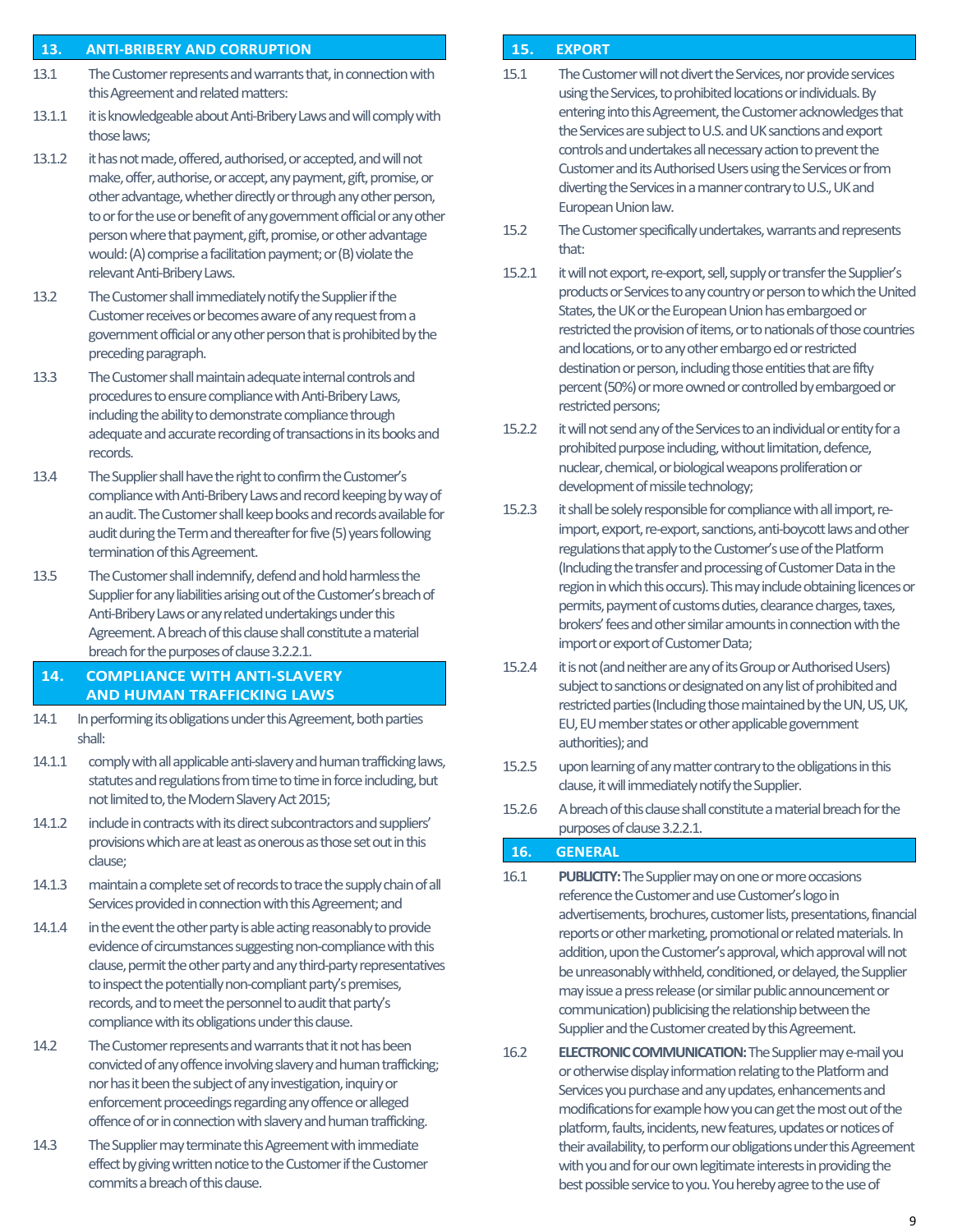electronic signatures, contracts, orders, and other records, and to electronic delivery of notices, policies, and records of transactions initiated or completed by us or via the site. To the extent permitted by law, you hereby waive any rights or requirements under any statutes, regulations, rules, ordinances, or other laws in any jurisdiction which require an original signature or delivery or retention of non-electronic records, or to payments or the granting of credits by any means other than electronic means.

- 16.3 **GROUP COMPANIES:**If you are an organisation with more than one company in its Group who will access the Platform, you are responsible for your Group companies and the Authorised Users of such Group companies' actions and omissions and their compliance with this Agreement. You warrant and represent that you are and will at all times be authorised to give instructions on for and on behalf of yourself and your Group companies.
- 16.4 **IDEAS AND SUGGESTIONS:**If you provide us with an idea or suggestion as to how we improve the Platform or Services Includinganyideas, know-how, submissions provided for the creation of bespoke labs, we will be entitled to use It without restriction. You hereby for and on behalf of yourself, your Group and Authorised Users irrevocably assign to the Supplier all rights, title and interest in such ideas, submissions, suggestions and know how (Including any created in the future) and shall give the Supplier such assistance as necessary to confirm such rights.
- 16.5 **CHANGES:**The Platform is provided as a software as a service solution, we may make changes (including procedural and functionality changes) without prior notice. If these changes result in a material degradation to performance, accessibility or available functionality, you may write to the Supplier and raise a query with your account manager or by emailing support@immersivelabs.com.
- 16.6 **MODIFICATIONS:**we may modify this Agreement (Including the Documentation) at any time by posting a revised version on our website or otherwise notifying you. All modified terms will become effective upon posting or as otherwise stated in the notice. By continuing to use the Platform after that date, you agree to be bound by the modified Agreement. It is your responsibility to check our website for modifications. The date this Agreement was last modified is stated at the end of the Agreement.
- 16.7 **SUB-PROCESSORS:**We will update our website www.Immersivelabs.com/legal when we change existing or engage a new sub-processor in the processing of Personal Data. Customer may also be permitted to subscribe on that webpage to be notified of any intended changes to Supplier's subprocessors. If you object to such sub-processor in good faith for bona fide concerns around your compliance or data security, we'll work with you in good faith to consider how the Platform may be delivered. If we can't agree a suitable, mutually acceptable alternative within 30 days of your objection you may terminate any affected part by giving written notice. If you don't object you will be deemed to have accepted the change.
- 16.8 **WAIVER:**No failure or delay by a party to exercise any right or remedy provided under this Agreement or by law shall constitute a waiver of that or any other right or remedy, nor shall it prevent or restrict the further exercise of that or any other right or remedy. No single or partial exercise of such right or remedy shall prevent or restrict the further exercise of that or any other right or remedy.
- 16.9 **ENTIRE AGREEMENT:**This Agreement constitutes the entire agreement between the parties and supersedes and extinguishes all previous agreements, promises, assurances, warranties, representations and understandings between them, whether written or oral, relating to its subject matter. To the extent this Agreement Is inconsistent with any other document, agreement, subsequent purchase order and accompanying terms and conditions, the parties agree the terms of this Agreement shall prevail and govern relating to its subject matter.
- 16.10 **ASSIGNMENT:**The Customer shall not, without the prior written consent of the Supplier, assign, transfer, charge, sub-contract or deal in any other manner with all or any of its rights or obligations under this Agreement. Purported assignments in violation of the preceding sentence are void. The Supplier may at any time assign, transfer, charge, sub-contract or deal in any other manner with all or any of its rights or obligations under this Agreement.
- 16.11 **SEVERANCE:**If any provision or part-provision of this Agreement is or becomes invalid, illegal or unenforceable, it shall be deemed deleted, but that shall not affect the validity and enforceability of the rest of this Agreement. The parties shall negotiate in good faith to agree a replacement provision that, to the greatest extent possible, reflects the intended commercial result of the original provision.
- 16.12 **THIRD PARTIES:**With the exception of the Immersive Labs Group, this Agreement does not confer any rights on any person or party (other than the parties to this Agreement and, where applicable, their successors and permitted assigns) pursuant to the Contracts (Rights of Third Parties) Act 1999.
- 16.13 **FORCE MAJEURE:**The Supplier shall have no liability to the Customer under this Agreement if it is prevented from or delayed in performing its obligations under this Agreement, or from carrying on its business, by acts, events, omissions or accidents beyond its reasonable control, including, without limitation, strikes, lock-outs or other industrial disputes (whether involving the workforce of the Supplier or any other party), failure of a utility service or transport or telecommunications network, act of God, war, riot, civil commotion, malicious damage, compliance with any law or governmental order, rule, regulation or direction, accident, breakdown of plant or machinery, fire, flood, storm or default of suppliers or sub-contractors, provided that the Customer is notified of such an event and its expected duration.
- 16.14 **NOTICES:**Notices shall be in writing (including email).
- 16.15 **ATTORNEYS' FEES:**In the event of any dispute between the parties concerning this Agreement, the unsuccessful party in such a dispute shall pay to the successful party a sum equal to the

| <b>If Customer is</b><br>domiciled in:                                        | <b>The Supplier</b><br>entity entering<br>into this<br><b>Agreement is:</b>                     | <b>Notices should be</b><br>addressed to:                                                                | <b>Governing law is</b><br>(without regards to<br>its conflicts of law<br>rules): | <b>Courts with</b><br>exclusive<br>jurisdiction are: |
|-------------------------------------------------------------------------------|-------------------------------------------------------------------------------------------------|----------------------------------------------------------------------------------------------------------|-----------------------------------------------------------------------------------|------------------------------------------------------|
| Globally,<br>other than<br>North or<br>South America<br>or the DACH<br>region | Immersive Labs<br>Ltd, registered in<br>England and<br>Wales with<br>company number<br>10553244 | Legal team, Immersive<br>Labs, The Programme,<br>All Saints' St, Bristol,<br>United Kingdom, BS1<br>21.7 | <b>England and Wales</b>                                                          | England and<br>Wales                                 |
| North or<br>South America                                                     | Immersive Labs<br>Corporation, a<br>Delaware<br>corporation                                     | Chief Revenue Officer,<br>Immersive Labs.<br>WeWork, 200 Berkeley<br>St, Boston, MA 02116,<br><b>USA</b> | Massachusetts                                                                     | Boston,<br>Massachusetts                             |
| DACH region<br>(Germany,<br>Austria or<br>Switzerland)                        | Immersive Labs<br>GmbH. a German<br>company                                                     | Immersive Labs, c/o<br>RSM GmbH, Georg-<br>Glock-Straße 4, 40474<br>Düsseldorf, Germany                  | Germany                                                                           | Germany                                              |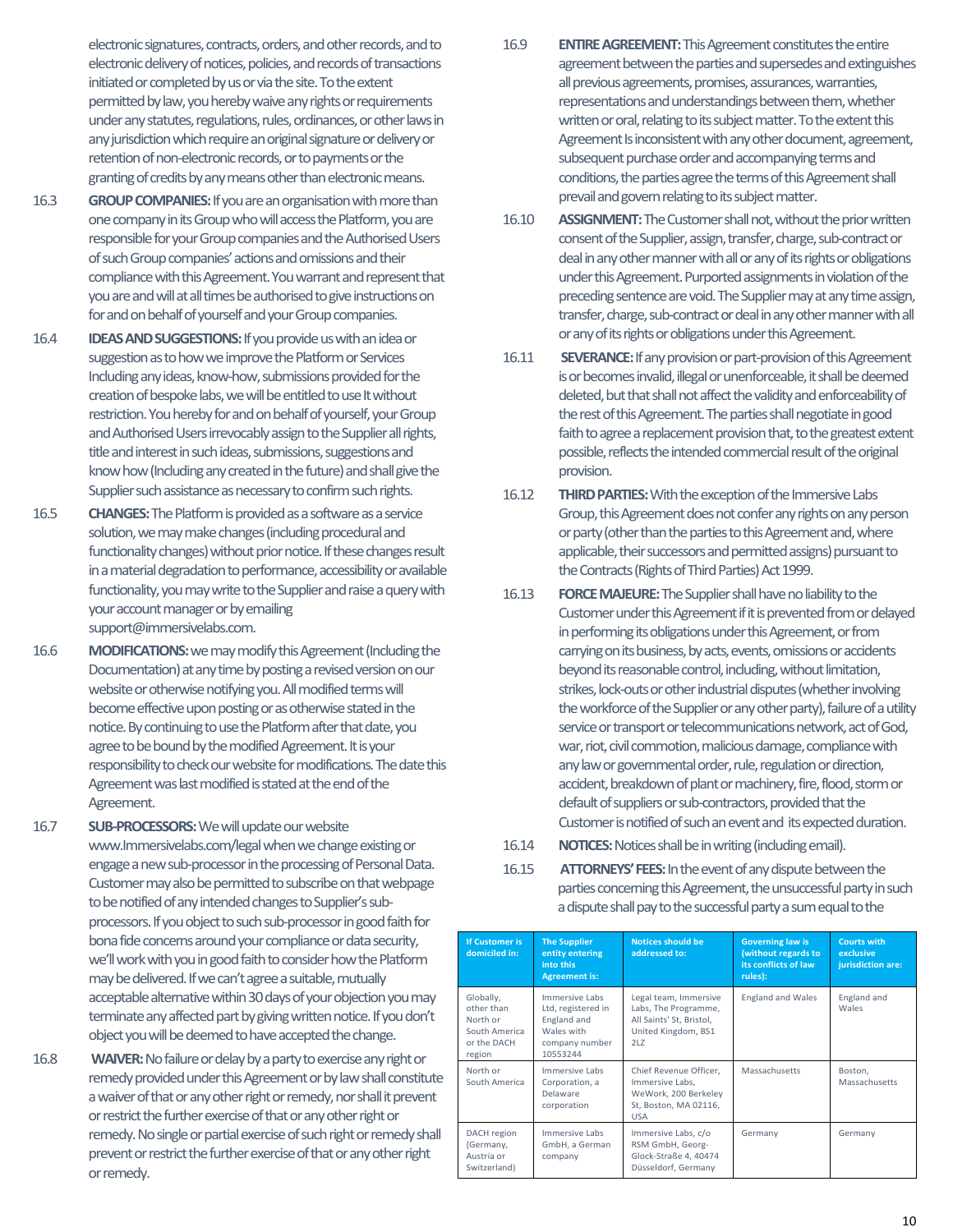reasonably incurred costs of the successful party in connection with the dispute including but not limited to reasonable attorney's fees.

- 16.16 **CONTRACTING ENTITY, NOTICES, GOVERNING LAW, AND VENUE:**The Supplier entity entering into this Agreement, the address to which Customer should direct notices under this Agreement, the law that will apply in any dispute or lawsuit arising out of or in connection with this Agreement, and the courts that have jurisdiction over any such dispute or lawsuit, depend on where Customer is domiciled:
- 16.17 Notwithstanding clause 16.16, for the avoidance of doubt, Supplier enters into this Agreement on behalf of each member of the Immersive Labs Group.
- 16.18 **MANNER OF GIVING NOTICE:**Except as otherwise specified in this Agreement, all notices related to this Agreement will be in writing and will be effective upon (a) personal delivery, (b) the second business day after mailing, or (c), except for notices of termination or an indemnifiable claim ("Legal Notices"), which shall clearly be identifiable as Legal Notices, the day of sending by email. Billing-related notices to Customer will be addressed to the relevant billing contact designated by Customer. All other notices to Customer will be addressed to the relevant Services system administrator designated by Customer.
- 16.19 **AGREEMENT TO GOVERNING LAW AND JURISDICTION:**Each party agrees to the applicable governing law above without regard to choice or conflicts of law rules, and to the exclusive jurisdiction of the applicable courts above.
- 16.20 **SET-OFF:**All Fees due under this Agreement shall be paid in full without anyset-off, counterclaim, deduction or withholding.
- 16.21 **NO ADVICE:**THE SERVICES ARE PROVIDED BY THE SUPPLIER FOR TRAININGAND EDUCATIONALPURPOSES ONLYAND SHALL NOT BE TAKEN TO BE ADVICE. THE SUPPLIER WILL NOT ACCEPT ANY RESPONSIBILITY TO ANY PARTY FOR THE USE OF THE SERVICES (INCLUDING BUT NOT LIMITED TO THE PLATFORM AND THE LABS MADE AVAILABLE VIA THE PLATFORM) OR THE CONTENTS OF ANY SUCH LAB FOR ANY PURPOSE OTHER THAN TRAININGOR EDUCATIONAL PURPOSES. THE SUPPLIER DOES NOT WARRANT THE ACCURACY OR COMPLETENESS OF MATERIALSOR THAT THE SERVICES WILL ACHIEVE ANY OUTCOMES OR RESULTS. ANY RELIANCE ON ANY OPINION, STATEMENT OR OTHER INFORMATION IS AT THE CUSTOMER'S SOLE RISK.
- 16.22 **BETA:**ANY SERVICES MARKED ASOR OTHERWISE IDENTIFIED AS"BETA" ARE SUPPLIED TO CUSTOMER "AS IS". SUPPLIER MAKES NO WARRANTIES REGARDING THE BETA SERVICES, EXPRESS OR IMPLIED, AND EXPRESSLY DISCLAIMS ALL SUCH WARRANTIES, INCLUDING BUT NOT LIMITED TO THE IMPLIED WARRANTIES OF MERCHANTABILITY, FITNESS FOR A PARTICULAR PURPOSE AND NON-INFRINGEMENT.IN NO EVENT SHALLSUPPLIER BE LIABLE TO YOU OR ANY OTHER PARTY FOR DAMAGES OF ANY KIND ARISING FROM INSTALLATION OR USE OF THE BETA SERVICES, WHETHER RESULTING FROM A TORT (INCLUDING NEGLIGENCE), BREACH OF CONTRACT, WARRANTY OR OTHER FORM OF ACTION, INCLUDING BUT NOT LIMITED TO DIRECT, INDIRECT, SPECIAL, INCIDENTAL AND CONSEQUENTIAL DAMAGES, OF ANY KIND ARISING IN ANY WAY OUT OF THIS AGREEMENT, EVEN IF ADVISED OF THE POSSIBILITY OF SUCH DAMAGE.
- 16.23 RELATIONSHIP BETWEEN US: Nothing this Agreement creates, or will be deemed to create, any agency or partnership or relationship of employer or employee between us.
- 16.24 **RESELLERSAND MANAGED SERVICE PROVIDERS:**If Supplier has agreed to provide Customer with access to our Platform under the terms of an agreement between Supplier and a Reseller:
- 16.24.1 Section 6 (*Fees and Payment*) of this Agreement shall not apply to Customer. Reseller shall be responsible for the payment of Fees to Supplier; and
- 16.24.2 Supplier may be required to suspend or terminate the Services or this agreement if Customer breaches the terms of the agreement between Customer and Reseller or that agreement between Customer and Reseller terminates or expires or if Reseller breaches the terms of the agreement between Reseller and Supplier (including non-payment).
- 16.25 If Customer has purchased Services from a Reseller that Customer has granted limited management access and control over Customer's account to Reseller (Managed Service Provider), Customer:
- 16.25.1 confirms and authorises Supplier on Customer's behalf to grant the Managed Service Provider with such management access and control, which may include the ability for the Managed Service Provider to set objectives for Customer and Customer's Authorised Users, viewing user profiles and complete and incomplete labs and related information (**Management Functions**); and
- 16.25.2 agrees that Customer will not be liable to Customer or your Authorised Users or any other person for the Managed Service Provider's acts or omissions.

#### **17. Country Specific Terms**

- 17.1 **UNITED STATES:**The following additional terms apply if Customer is domiciled in the United States:
- 17.2 **FEDERAL GOVERNMENT END USERS:**Suppler provides the Services, including related software and technology, for ultimate federal government end use in accordance with the following: The Services consist of "commercial items," as defined at FAR 2.101. In accordance with FAR 12.211-12.212 and DFARS 227.7102-4 and 227.7202-4, as applicable, the rights of the U.S. Government to use, modify, reproduce, release, perform, display, or disclose commercial computer software, commercial computer software documentation, and technical data furnished in connection with the Services shall be as provided in this Agreement, except that, for U.S. Department of Defense end users, technical data customarily provided to the public is furnished in accordance with DFARS 252.227-7015. If a government agency needs additional rights, it must negotiate a mutually acceptable written addendum to this Agreement specifically granting those rights.
- 17.3 **CALIFORNIA USERS AND RESIDENTS:** If any complaint with us is not satisfactorily resolved, you can contact the Complaint Assistance Unit of the Division of Consumer Services of the California Department of Consumer Affairs in writing at 1625 North Market Blvd., Suite N 112, Sacramento, California 95834 or by telephone at (800) 952-5210 or (916) 445-1254.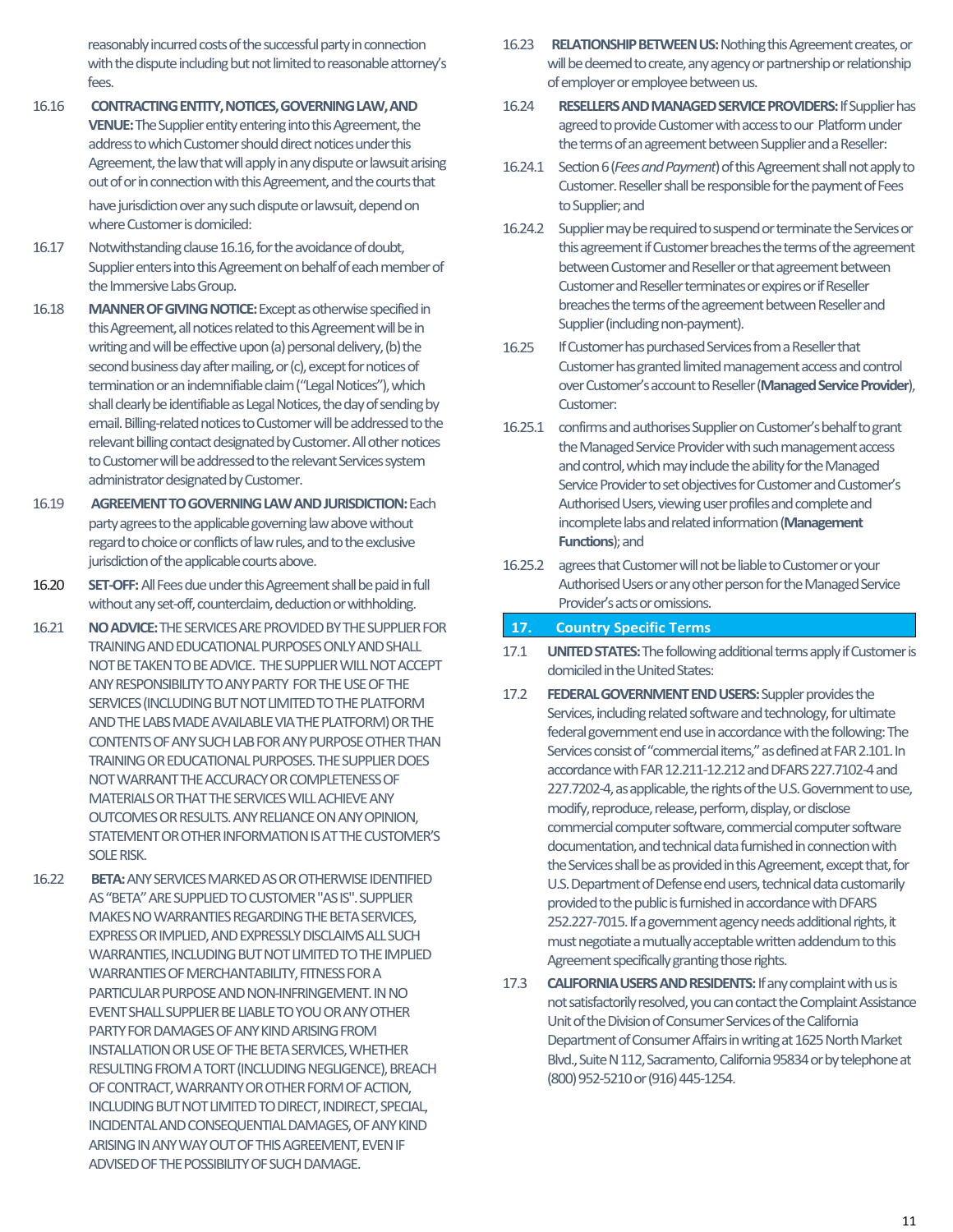## **SCHEDULE 1 DATA PROTECTION**

| <b>Description</b>                   | <b>Details</b>                                                                                                                                                                                                                                                                                                                    |
|--------------------------------------|-----------------------------------------------------------------------------------------------------------------------------------------------------------------------------------------------------------------------------------------------------------------------------------------------------------------------------------|
| Subject matter of the processing     | Such processing operations necessary for performance of the Services under this<br>Agreement.                                                                                                                                                                                                                                     |
| Duration of the processing           | Unless the Personal Data is otherwise deleted by the Customer, the Term of this<br>Agreement.                                                                                                                                                                                                                                     |
| Location of processing               | United Kingdom, United States of America and Europe and as otherwise set out in clause<br>8.                                                                                                                                                                                                                                      |
| Nature and purpose of the processing | As necessary to provide the Services under this Agreement and to facilitate contract<br>management.                                                                                                                                                                                                                               |
| <b>Type of Personal Data</b>         | Email addresses, first and last names, user name, user's profile avatar, IP address, time<br>zone, addresses in the form of web logs (for security purposes).                                                                                                                                                                     |
| Categories of Data Subjects          | Customer's employees, workers, contractors, consultants, directors, Customer's former<br>employees, workers, contractors, consultants, directors and Authorised Users. A detailed<br>description of the uses, purposes of the processing of your Customer Data is set out in<br>our privacy notice at www.immersivelabs.com/legal |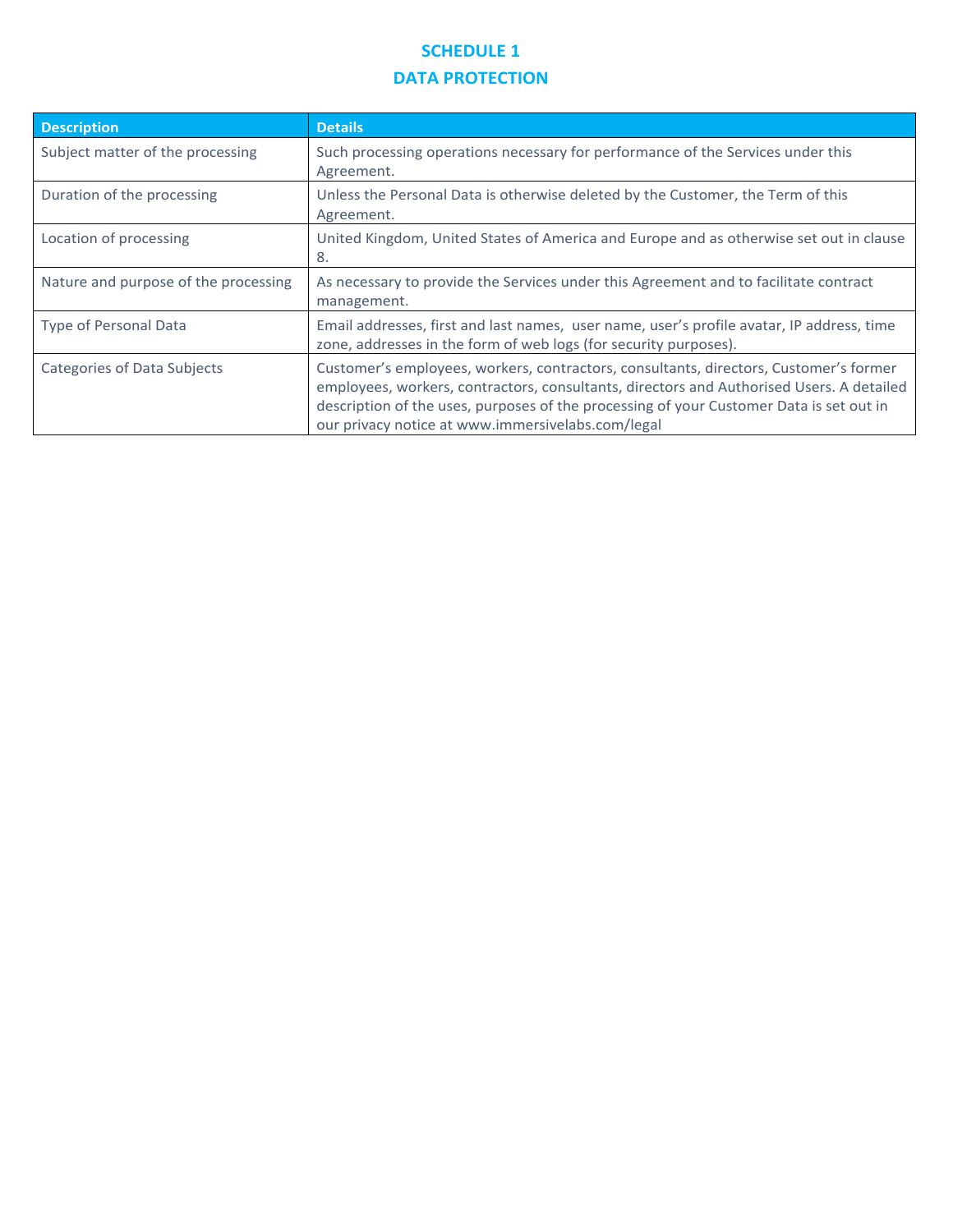### **SCHEDULE 2 BESPOKE LAB CREATION SERVICES**

The following Schedule shall only apply where a Customer has ordered the creation of bespoke labs pursuant to an Order Form.

The Customer acknowledges that the Supplier's ability to provide the Supplier's Bespoke Lab Creation services are dependent upon the full and timely co-operation of the Customer (which the Customer agrees to provide), as well as the accuracy and completeness of any information and data the Customer provides to the Supplier.

The Customer will provide the Supplier with a detailed request relating to any lab it wishes the Supplier to create in compliance with the Restrictions (set out below or as otherwise notified to the Customer). Once a fulland complete request is submitted and confirmed by the Supplier in writing as complete and compliant, the Supplier shall use its reasonable endeavours to prepare a first draft of such lab within 30 days of the Supplier's confirmation. **Restrictions** 

The Customer acknowledges and agrees that any labs created by the Supplier for the Customer will:

be Linux only based;

• be created using open-source or free license software (IML has Windows server/7/10 + Microsoft office licenses so they do not apply here);

• either be single hosts or host-to-host communication (note Immersive Labs do not support network layer attacks, such as ARP spoofing, or DNS poisoning);

• not contain content which relies on external sources i.e. open source intelligence via LinkedIn/Twitter/etc; and

• not enable users or traffic to leave Immersive Labs' cloud environment (note it is not possible to connect to a customer's own infrastructure).

Once the Supplier has completed the design and development of a lab, the Customer shall review the lab and if the Customer deems any further development work is required, the parties shall agree the nature, extent and cost

of such additional work. Nothing in this Agreement shall oblige the Supplier to undertake additional development work at

its cost which (in the Supplier's opinion acting reasonably) would involve either a) a material departure from the original request; or b) significant additional time and resource.

In the absence of a request for further development work, acceptance of a lab by the Customer shall be deemed to have taken place within two days of the Customer first accessing any part of the lab. It is understood that (save where otherwise agreed in writing between the parties) any bespoke labs created pursuant to this Agreement shall be made available to such other customers of the Supplier as it shall in its absolute discretion determine.